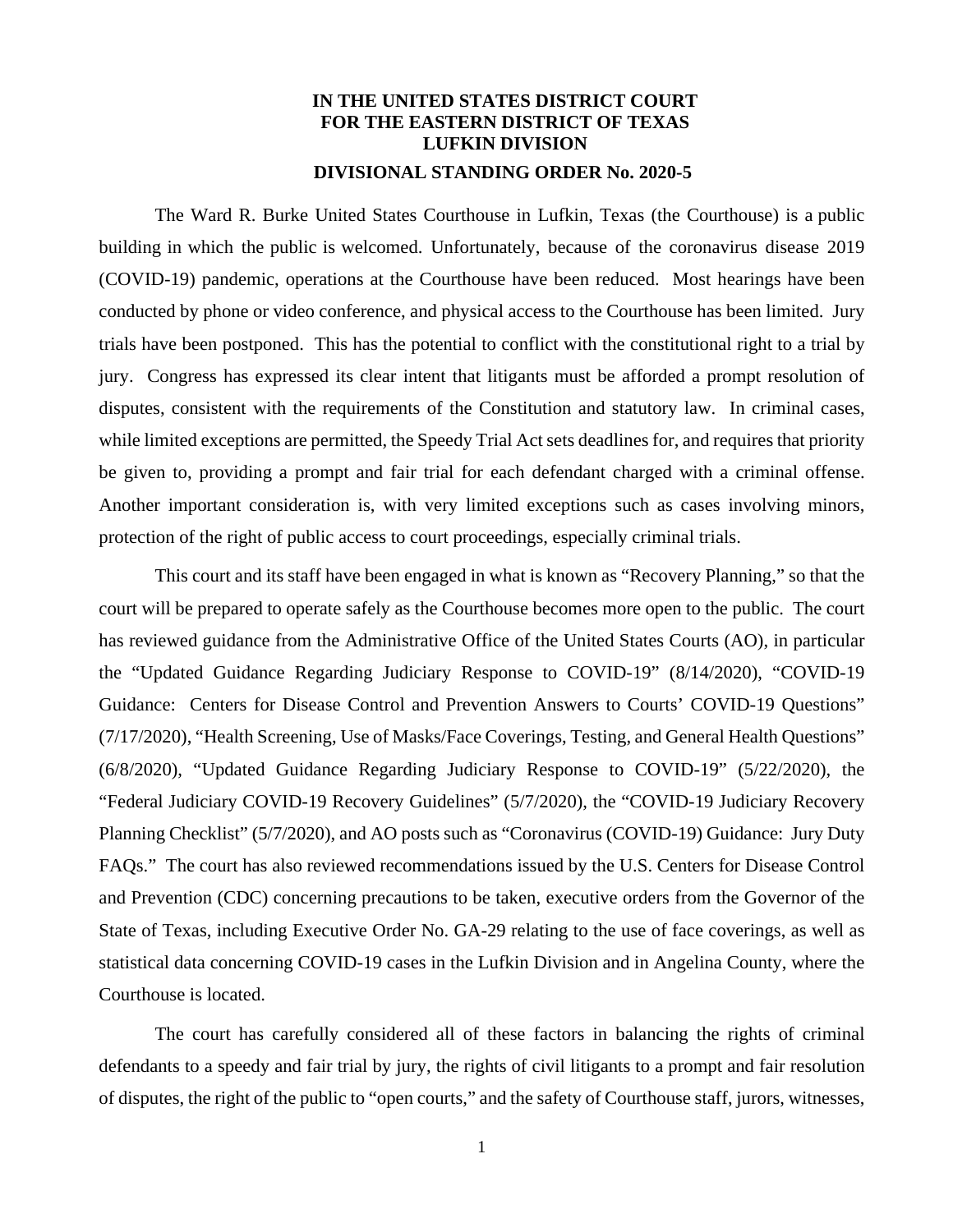parties, observers, and counsel. The court has determined that, effective October 1, 2020, trials, hearings, and mediation may continue to be held on a limited and controlled basis in the Courthouse consistent with the court's prior Divisional Standing Orders No. 2020-1, 2020-2, 2020-3, and 2020-4.

It is therefore **ORDERED**, effective **October 1, 2020**, at 12:01 a.m., that absent a specific order from this court, for the protection of courthouse staff, litigants, attorneys, and observers, the following persons shall not enter the Courthouse:

1. Any person who has traveled to any of the following countries within the preceding 14 days: People's Republic of China, Brazil, Iran, or Europe;

2. Any person who has resided with, or has had close contact with, someone who has traveled to one of the countries listed above within the preceding 14 days;

3. Any person who is currently under the direction of a licensed healthcare professional or public health agency to self-quarantine;

4. Any person who has been diagnosed by a licensed health care provider as having Coronavirus or has tested positive for Coronavirus by a source authorized by the State of Texas, and who has not obtained written verification from a licensed medical doctor, doctor of osteopathy, hospital or public health agency professional that they are currently not contagious;

5. Any person who lives with, or cares for, a person described in category 4 above; or

6. Any person who exhibits or reports currently having, a fever, persistent cough or shortness of breath, persistent pain or pressure in the chest, or nausea.

 It is further **ORDERED** that any person seeking entry to the Courthouse at any time will be asked by a Court Security Officer (CSO) or a member of the court staff to confirm that none of the exclusions listed above applies to that person. Each person entering the Courthouse must maintain appropriate distance from others in the Courthouse and must follow instructions of court staff and CSOs to aid in maintaining distance in the Courthouse.

 It is further **ORDERED** that during jury selection and while any jury trial is being conducted, or while any hearing is being conducted, or while any mediation is being conducted at which it is reasonable to expect 10 or more participants and/or spectators, that those persons who are not barred by one of the exclusions described in categories 1 through 6 above will have their temperature taken by a Deputy Clerk, using a non-contact thermometer, and will be allowed to enter only if the reading is below One Hundred Degrees Fahrenheit (100 °F). Upon entry into the Courthouse for such jury trial or hearing, all persons must comply with following requirements.

a. Each person, except a witness while testifying, and an attorney while examining a witness or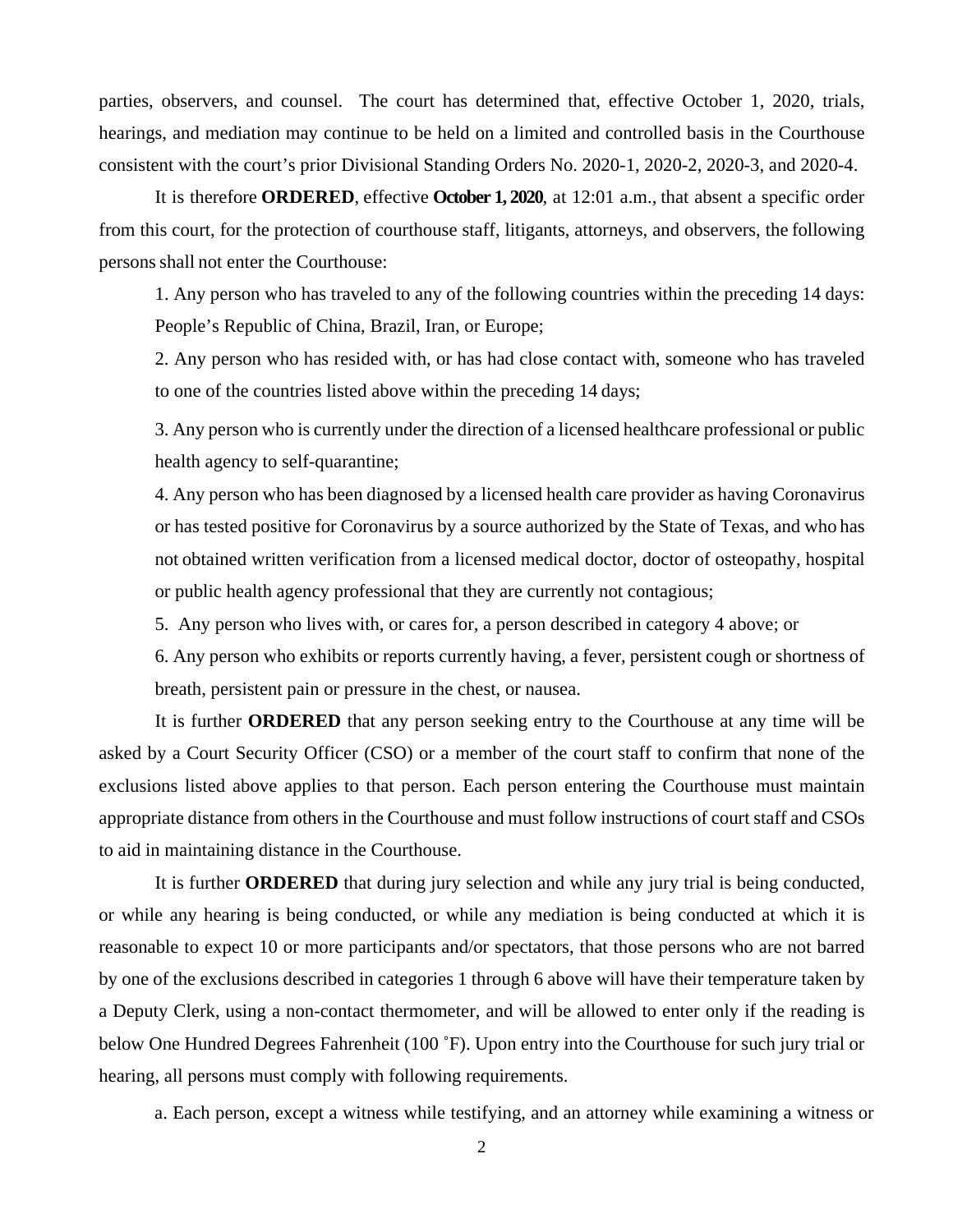making a statement to a jury, must wear an appropriate face mask or covering while inside the Courthouse in courtrooms, jury rooms, public hallways, public restrooms, and elevators, unless excused from this requirement by the judge or the mediator. Witnesses shall testify unmasked, and attorneys may speak unmasked, but only while behind the plexiglass shields at their respective podiums. Persons other than jurors must supply their own masks or face covering.

 b. Each person must maintain appropriate distancing from others in the Courthouse, to include sitting at the location assigned by a member of the court staff. Each person must follow instructions of court staff and CSOs to aid in maintaining distance in the Courthouse.

 c. During jury selection there will not be space in the courtroom for spectators. A video feed to another room may be provided. Space in the video room may not accommodate all persons wanting to observe. During the trial the video room will be used for "on-deck" witnesses. In rare cases there will not be seating in the courtroom for all who want to observe. In either situation, entry into the courthouse and seating for observers may be on a first-come first-served basis.

 It is further **ORDERED** that all CSOs, following substantive guidance provided by this Order and administrative guidance from the United States Marshal for the Eastern District of Texas (EDTX), shall deny entry to anyone attempting to enter, or remain in, the Courthouse in violation of these protocols. In the event of any uncertainty as to whether a person should be denied entrance to the Courthouse, the CSOs shall immediately contact the U.S. Marshal for the EDTX or the designated Deputy Marshal for a determination, which shall control.

If you are scheduled or required to appear in the Courthouse before the district court or the magistrate court during the period that this order is in effect, and you are unable to gain entry because of the targeted visitor restrictions in this order, you should proceed as follows:

a. If you are represented by an attorney, please contact your attorney.

 b. If you are an attorney scheduled to appear in court before a judge, please contact that judge's Chambers directly by telephone, and if necessary follow-up by email.

 c. If you are scheduled to meet with a Probation or Pretrial Services Officer, please contact the Probation and Pretrial Services Office directly for guidance and instructions.

 d. For any other District Court matters, please contact the office of the Deputy Clerk in Charge of the Lufkin and Beaumont Divisions at (409) 654-7000.